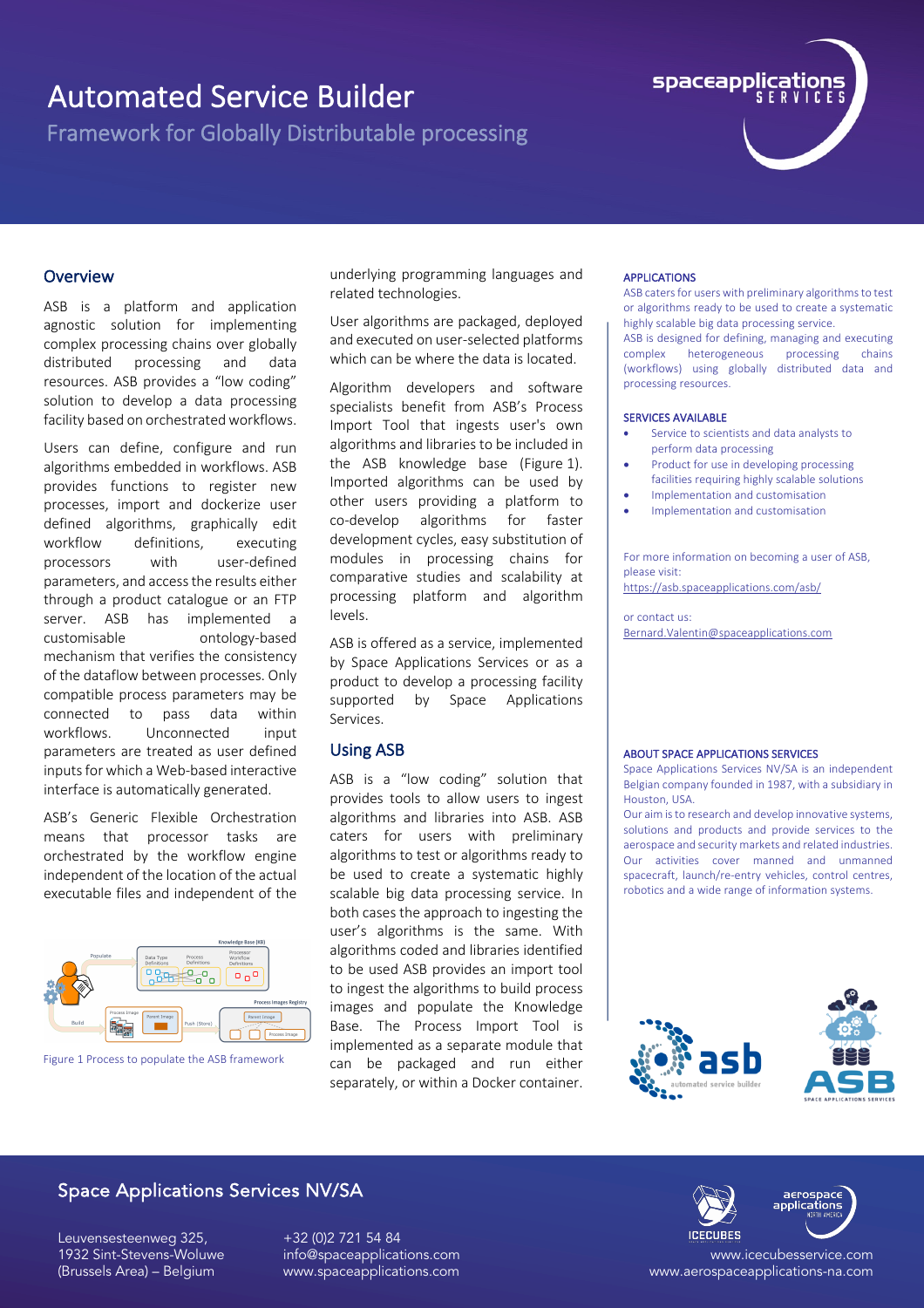Framework for Globally Distributable processing



All interactions with the ASB platform components are performed through their respective APIs. Repeated use of the import tool allows users to create custom processors for use in workflows. All the processes to be executed by the processor are deployed and registered in the platform with the process metadata being registered in the Knowledge Base. A graphical workflow editor (Figure 2) is used for identifying the processes and specifying the flow of the data between these processes (output to inputs connections).

Data flows that are undefined in a workflow are treated as user provided inputs. Input parameters can be given a default value, be configured as visible but read-only for the users or simply hidden.

A form is dynamically generated and includes all the process inputs present in the workflow not connected to a process output and not configured as hidden (Figure 3).

Systematic (event driven or scheduled) and on-demand processing using the generated parameterisation form are supported.

## Installation

ASB can be installed in Stand-alone mode where all the components as well as the processing chains are deployed and run on a single host. This setup is in particular convenient for developing and testing algorithms on small amounts of data and is particularly attractive to algorithm developers.

In Cloud mode, the process execution environment is a Private or Public Cloud, where resources are scalable.

The available processing resources, in the form of VMs, are automatically detected and used to deploy processes. In this mode, intermediate and final products remain in the cloud, close to where they have been generated.

## Operation Environments

There are two distinct environments: the Controller Node, and a Cloud- based Environment, in which Worker Nodes are deployed (Figure 4).

The Controller Node comprises a number of core components, exposing their functions through remotely callable (SOAP or REST) APIs making it possible to distribute the components on several (physical or virtual) hosts, should it be necessary. Its physical location is of little importance. It can be deployed locally or remotely, in a dedicated server, or in a Cloud.

Worker Nodes are Virtual Machines (VMs) running in Cloud Environments. By default, these VMs run an Agent and have no pre-installed processes. Workflow processes are dynamically deployed and executed.

## Multi-platform support

ASB allows users to develop their application on any platform of their own choice and then decide how to integrate it into ASB. Developers collaborating to develop complex workflows will import their algorithms and share them with their co-developers. While service providers may wish to make the algorithm available as a service and charge to use the service on their own platform. Imported algorithms can be used as a process in a workflow. A process in a workflow can be assigned to any platform for execution for which the user has been assigned access.



Figure 2 Graphical Workflow Editor



## Space Applications Services NV/SA

Leuvensesteenweg 325, 1932 Sint-Stevens-Woluwe (Brussels Area) – Belgium

+32 (0)2 721 54 84 info@spaceapplications.com www.spaceapplications.com

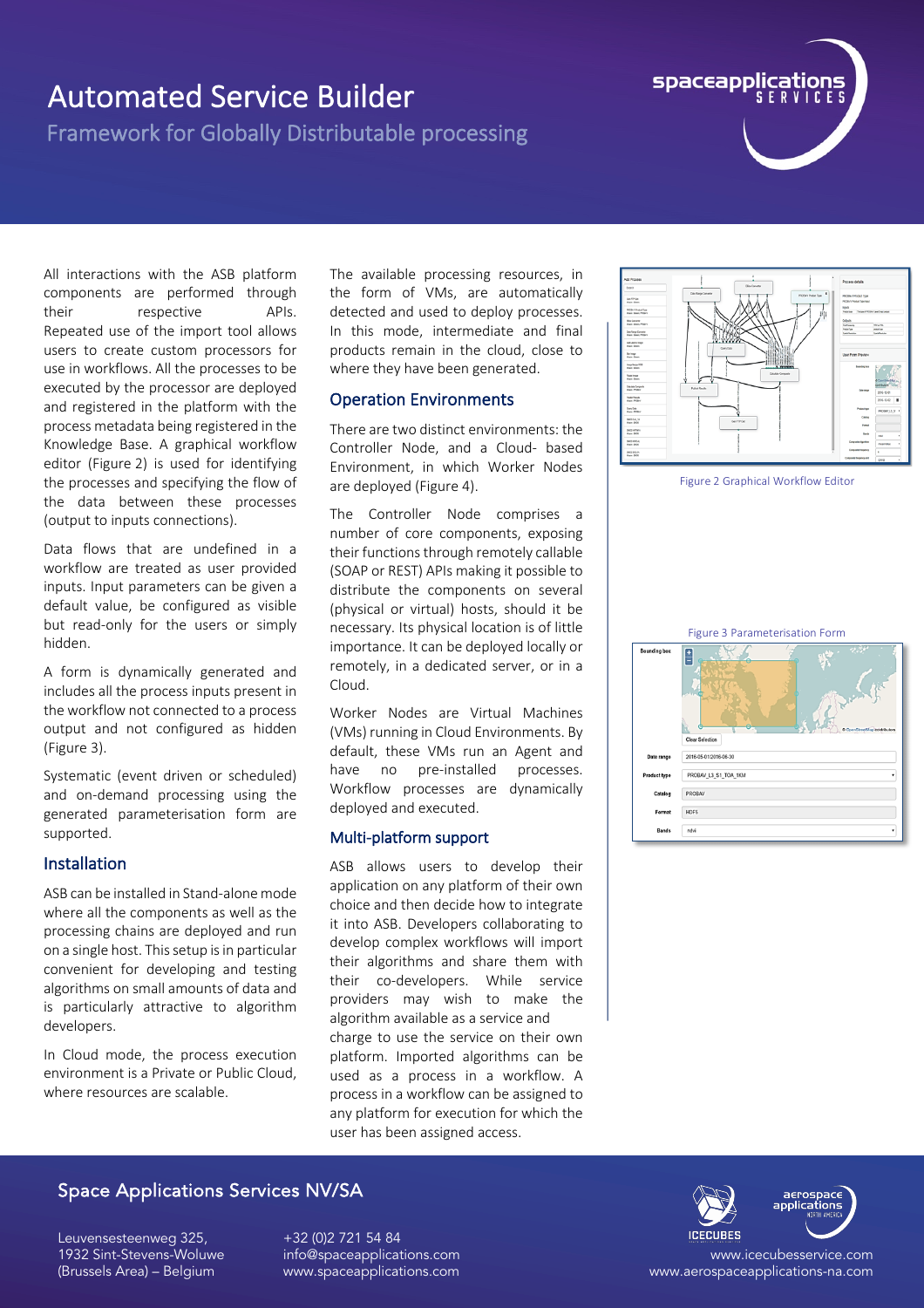Framework for Globally Distributable processing



## ASB Components

#### Product Catalogue

The Product Catalogue stores the metadata of all the products available in the system.

The actual products are persisted in the Cloud. These products are accessible for download to the registered and authenticated end-users. The Product Catalogue gives also the possibility to search for specific products according to criteria.

#### Knowledge Base

The Knowledge Base contains the information necessary to generate the products. In particular, it stores the definition of knowledge elements such as data types, input and output parameters, processes and processors.

#### Process Import Tool

The Process Import Tool is a Web application which allows importing and preparing user code as dockerized processes. Templates are used to make sure users have a correctly built process that includes the inputs and outputs. Popular Programming languages (Python, R) and libraries (GDAL, SNAP) are installed. Other languages and libraries can be resolved by importing the libraries when the docker is built. The Process Import Tool makes it possible for users to create their own libraries of modules that can be used to build workflows and share with co-developers. The Process Import Tool imposes no restrictions on the programming language.

#### Service Builder

The Service Builder transforms product requests into Workflow Execution Orders by fetching the necessary definitions from the Knowledge Base, injecting userprovided inputs if any, and resolving the dependencies between the processes. The Orders are transmitted to the Workflow Engine for execution.

#### Workflow Engine

The Workflow Engine is in charge of executing processor workflows. Individual process execution requests are sent to the Task Manager.

### Task Manager

The Task Manager's role is to abstract the execution of each task launched by the Workflow Engine, by hiding the Cloud Environment where the tasks are executed. The Task Manager balances the load of the tasks stemming from the Workflow Engine according to the resources deployed in the Cloud.

#### Resource Manager

The component maintains a registry of all the processes that can be deployed.

#### Process Images Registry

The Process Images Registry stores the image of the Docker containers in which the processing services are installed. Images are available for download, instantiation and execution. Each of these images may be instantiated and started multiple times within the same VM or within several VMs.

#### APPLICATIONS

ASB caters for users with preliminary algorithms to test or algorithms ready to be used to create a systematic highly scalable big data processing service.

ASB is designed for defining, managing and executing complex heterogeneous processing chains (workflows) using globally distributed data and processing resources.

#### SERVICES AVAILABLE

- Service to scientists and data analysts to perform data processing
- Product for use in developing processing facilities requiring highly scalable solutions.
- Implementation and customisation
- Implementation and customisation

#### BECOME A USER

ASB is offered as a service, implemented by Space Applications Services or as a product to develop a processing facility supported by Space Applications Services.

For more information on becoming a user of ASB, please visit this website: https://asb.spaceapplications.com/asb/

or contact us: Bernard.Valentin@spaceapplications.com



Figure 4 ASB Components

## Space Applications Services NV/SA

Leuvensesteenweg 325, 1932 Sint-Stevens-Woluwe (Brussels Area) – Belgium

+32 (0)2 721 54 84 info@spaceapplications.com www.spaceapplications.com



www.aerospaceapplications-na.com